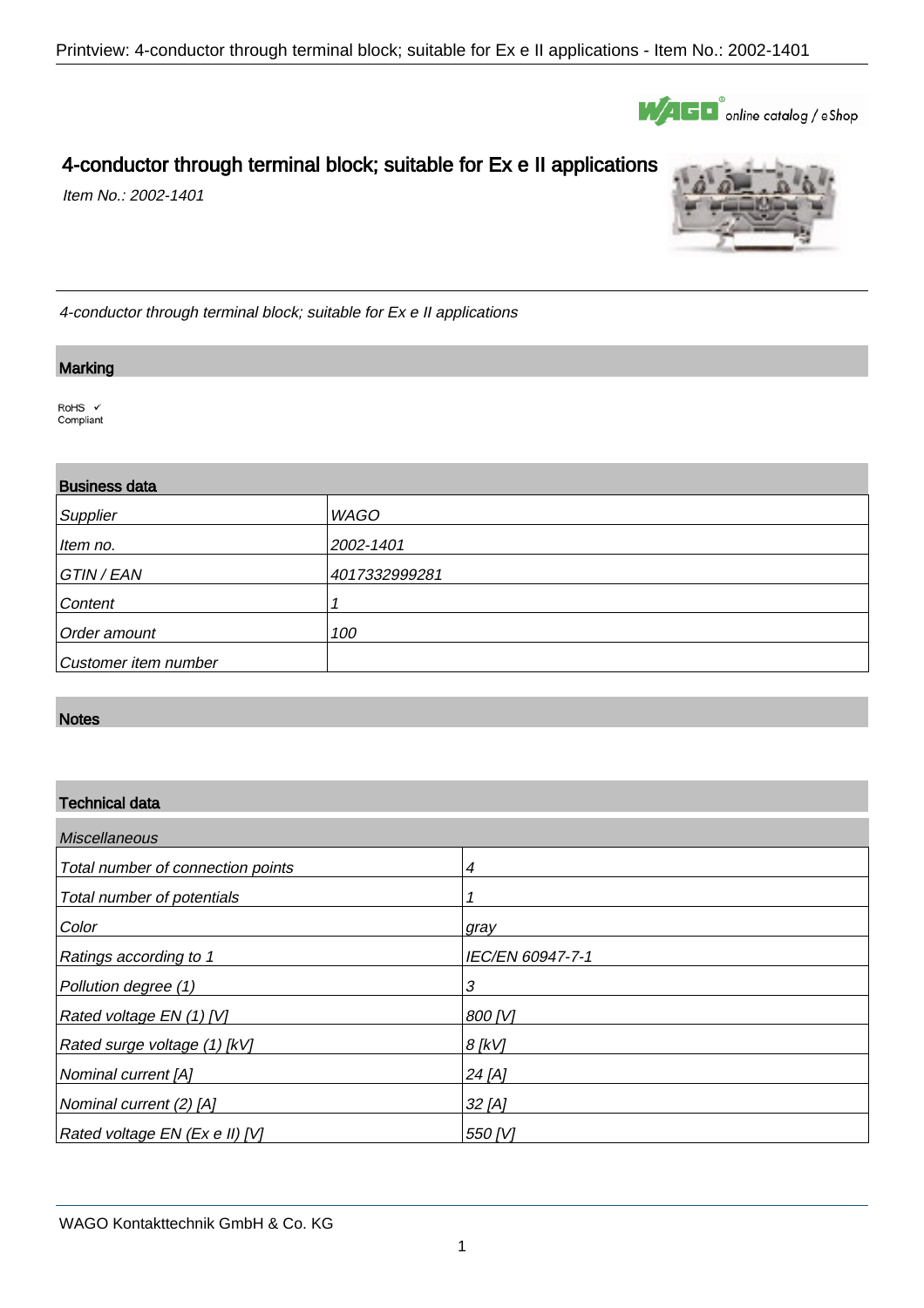| <b>Technical data</b>                                                                     |                                       |  |
|-------------------------------------------------------------------------------------------|---------------------------------------|--|
| Nominal current (Ex e II) [A]                                                             | 22 [A]                                |  |
| Nominal current (Ex e II) with jumper [A]                                                 | 20 [A]                                |  |
| Connection technology (1)                                                                 | Push-in CAGE CLAMP®                   |  |
| Nominal cross section 1                                                                   | $2.5$ mm <sup>2</sup>                 |  |
| Solid sizes 1                                                                             | $0.25$ 4 mm <sup>2</sup> / 22  12 AWG |  |
| solid, directly pluggable 1                                                               | $0.75$ 4 mm <sup>2</sup> / 18  12 AWG |  |
| Fine-stranded wires 1                                                                     | $0.25$ 4 mm <sup>2</sup> / 22  12 AWG |  |
| min. fine-stranded with insulated ferrule, push-in terminati 0.75 mm <sup>2</sup> /18 AWG |                                       |  |
| Strip length 1                                                                            | 10  12 mm / 0.39  0.47 in             |  |
| Type of wiring                                                                            | Front-entry wiring                    |  |
| Design                                                                                    | horizontal                            |  |
| Marking level                                                                             | Center/Side marking                   |  |
| Insulating material                                                                       | Polyamide 66 (PA 66)                  |  |
| Fire load [MJ]                                                                            | 0.153 [MJ]                            |  |
| Weight [g]                                                                                | $7.6$ [g]                             |  |
| Width                                                                                     | 5.2 mm / 0.205 in                     |  |
| Height from upper-edge of DIN-rail [mm]                                                   | 32.9 [mm]                             |  |
| Height from upper-edge of DIN-rail                                                        | 32.9 mm / 1.295 in                    |  |
| Length                                                                                    | 69.9 mm / 2.752 in                    |  |
| Type of mounting                                                                          | DIN 35 rail                           |  |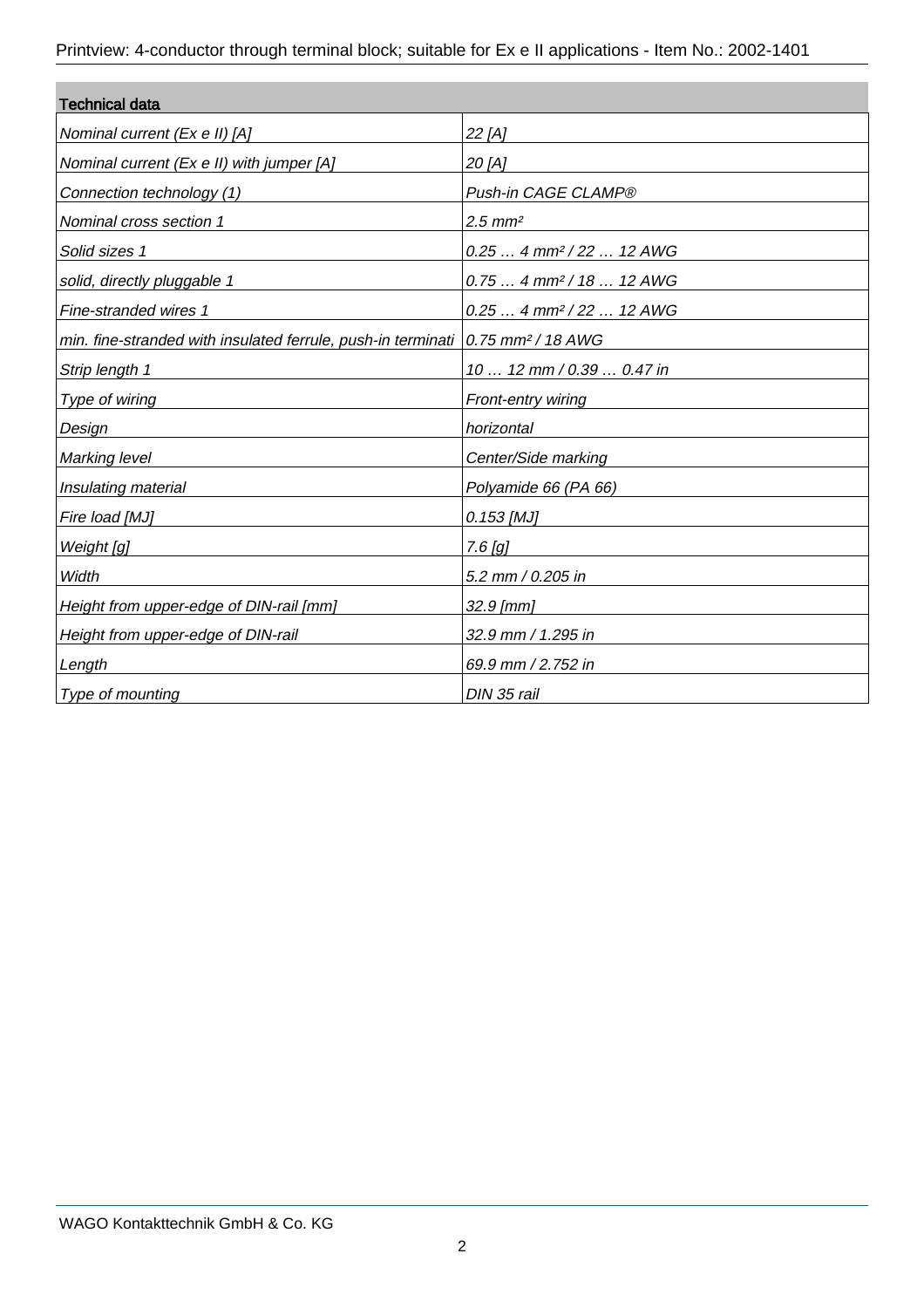## Images & drawings